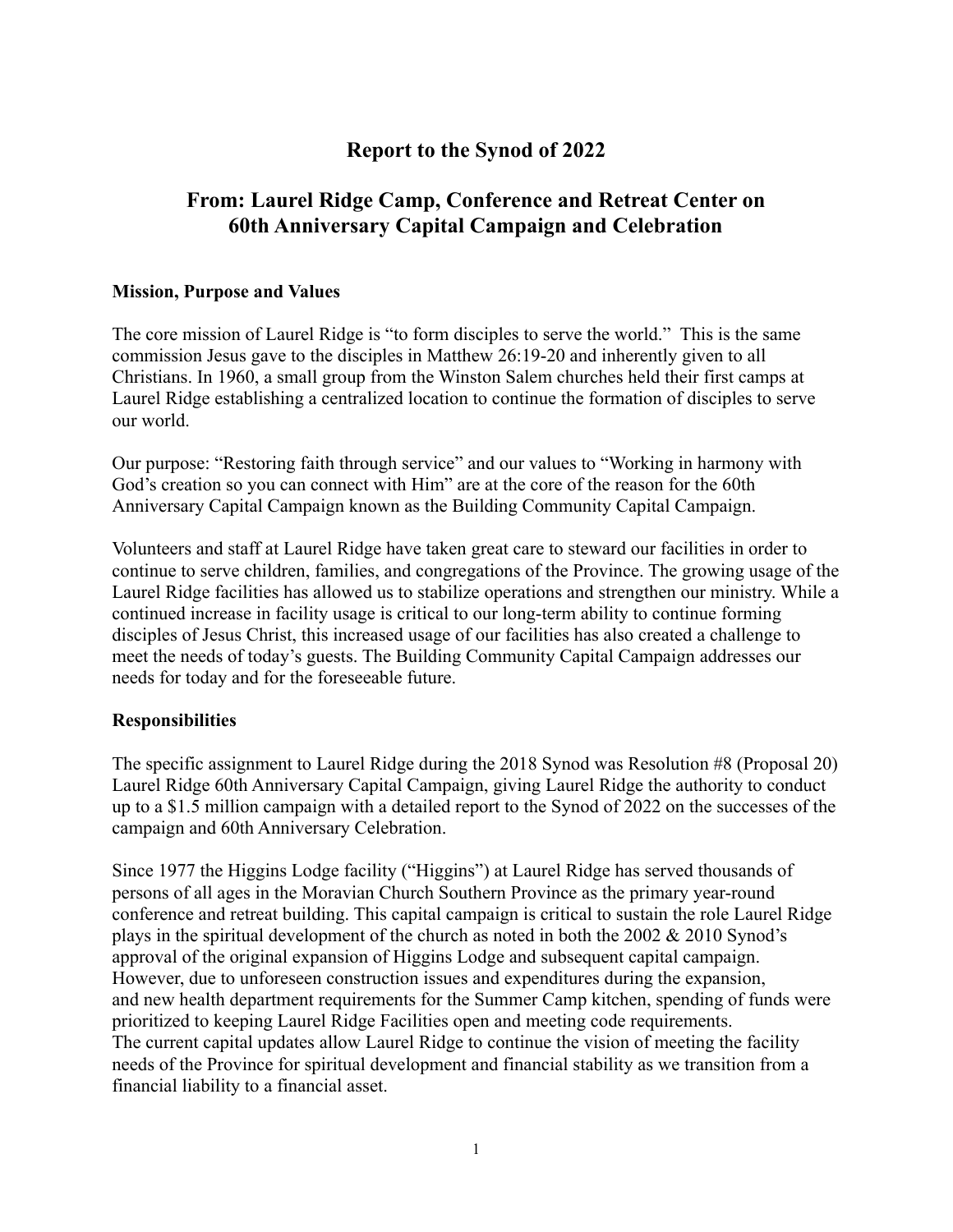### **Summary of Activities**

## **Capital Campaign**

- Began the solicitation phase of the capital campaign in the fall of 2020, reaching more than one third of our goal by the end of March 2022.
- As of March 2022, 95 donors have given or pledged to give \$681,462.
- Payments to the Province to reduce the \$750,000 debt began in the fall of 2021 and over \$125,000 in payments have been made as of March 2022.
- Currently making scheduled monthly payments to continue the reduction of our debt obligation to the province.
- Province has committed to paying off the mortgage on Higgins Lodge in conjunction with Laurel Ridge continuing our monthly payments.
- Prior to the beginning of the 2022 Synod, presentations have been made at Advent, Calvary, Friedberg, Friedland, Home, Kernersville, Konnoak Hills, Mountain Laurel Fellowship and Raleigh Moravian Churches, along with a presentation to the Moravian Ministries Association.
- As we move forward through the remainder of the campaign, we would seek the opportunity to visit and share at each Moravian Church in the Province, from Virginia to Florida.
- 100% of funds have been secured to provide the means for using renewable solar energy at both Higgins and Tise Lodges to reduce year-round energy costs, thereby reducing our operational costs.
- For a detailed brochure of the Building Community Capital Campaign click [Brochure](https://drive.google.com/file/d/10_WKkI_QWgI-uAguG7OgPCt1Ur6iNcjR/view?usp=sharing)
- For a summary sheet of the Building Community Capital Campaign click [Summary](https://docs.google.com/document/d/16glqE87jxaxogjC527-ACxS7Z0quPlZCW1d_NHUmVyY/edit)

### **60th Anniversary Celebration**

- Over 350 gathered together on July 24, 2021
- Full slate of camp activities including canoeing, hiking, GIC, archery & fishing
- Music throughout the day from Moravian musicians ranging from traditional Moravian Chorales to contemporary songs.
- Food trucks and fellowship
- Speakers from each of the past 6 decades
- Participants created a timeline of key events in their life related to Laurel Ridge.
- Celebratory silent auction of all things Laurel Ridge
- 28 people participated in a golf outing at Reynolds Park Golf Course on October 9, 2021.

### Future Direction and Opportunities

It is the goal of the Laurel Ridge Staff and Board to provide the best possible stewardship of Laurel Ridge making needed upgrades, paying off debt and building reserves through the 60th Anniversary (Building Community) Capital Campaign. A one year extension to the solicitation phase of the campaign will help to ensure we can:

- Continue nurturing and developing our strong volunteer support.
- Regular review for relevancy of existing programs and events.